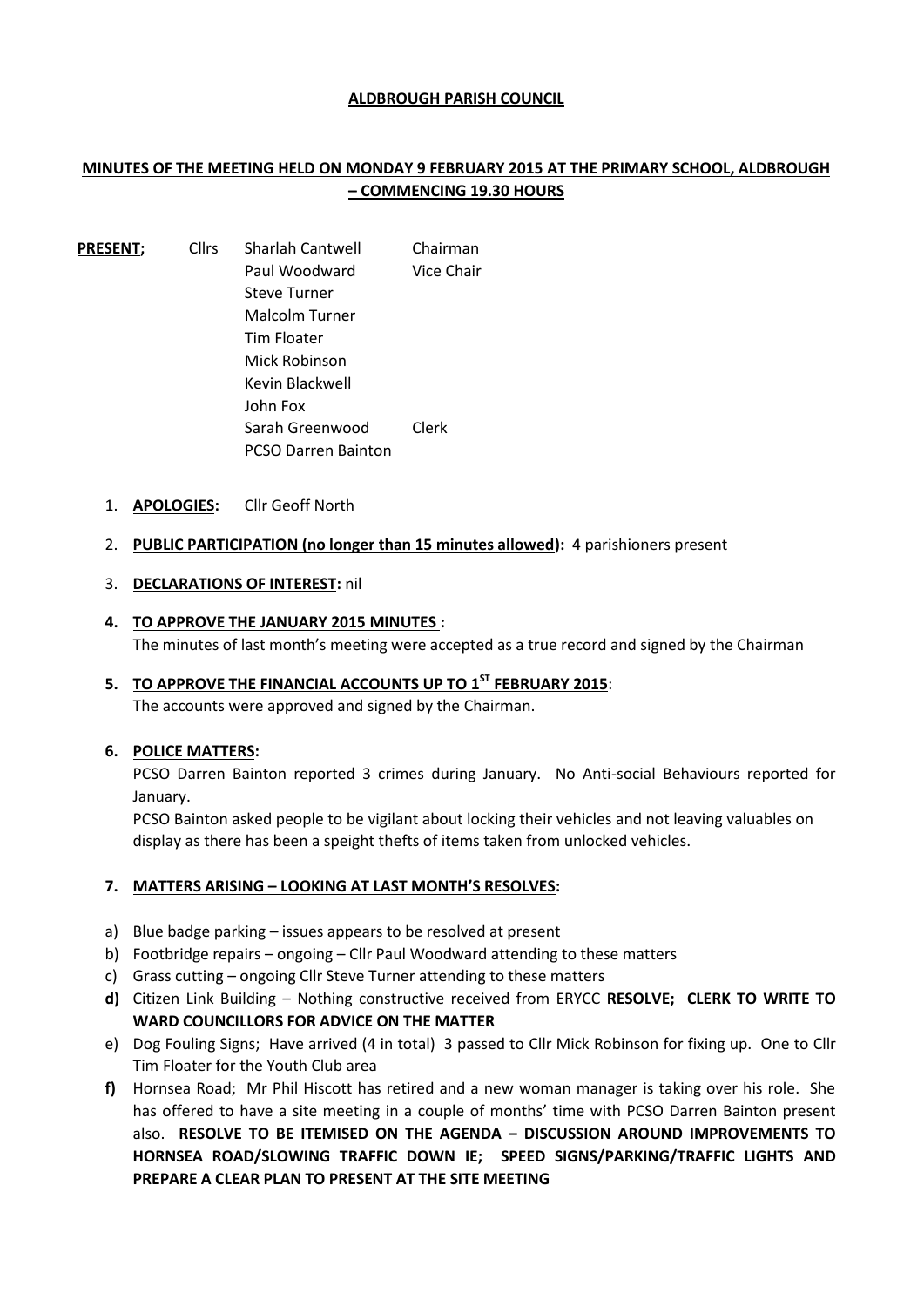- **g)** Salt Bins; Cllr Tim Floater checked the salt bins and reported 3 broken Queensmead, Carlton Lane and Nr Church. **RESOLVE; CLLR STEVE TURNER TO ASK HANDYMAN IF THESE CAN BE REPAIRED. CLLR MICK ROBINSON TO ENQUIRE ABOUT PRICE OF NEW SALT BINS.**
- **h) CLLR STEVE TURNER TO PURCHASE COMBINATION LOCKS FOR USE WITH SALT BINS**
- **i) CLERK TO CONTACT ERYCC TO CLARIFY WHO IS RESPONSIBLE FOR FILLING UP THE SALT BINS AND IF IT IS THE COUNCIL DO THEY MAKE A CHARGE?**

#### 8. **CLG GAS SITE UPDATE:**

Cllr Mick Robinson attended the recent meeting. Discussion around lack of decent screening to the North / West. Bright lighting issues were discussed.

## 9. **PLANNING APPLICATIONS: RATHLINS CONSTRUCTION OF TEMP WELL SITE, CROOK LANE 14/04107/STPLF**

Consultation form completed and posted the following day.

#### 10. **CREMATION PLOT SIZES AND PROPOSED PRICE INCREASE;**

Due to the size of the cremation plots having to be larger, the price increase of 2/3 was proposed and received majority agreement – new price for purchase of cremation plot is £120

#### 11. **EMERGENCY PLAN;**

The updated Emergency Plan compiled by Cllr Kevin Blackwell (thanks were given by the Chair for his time and effort). Cllr Mick Robinson called for a meeting between the Emergency Plan Representatives – namely himself, Cllr Steve Turner and Cllr Paul Woodward.

#### 12. **SALT SPREADING :**

Cllr Mick Robinson stated that the 3 salt spreaders were not fit for purpose. The salt not going through the spreader and is jamming. Cllr Robinson has now stored one at the Village Hall.

## **13. HEDGE ON QUEENSMEAD;**

Cllr Mick Robinson said the hedge on the left hand-side as you enter Queensmead from Garton Road is overgrown. **RESOLVE; CLLR STEVE TURNER TO ARRANGE FOR IT TO BE FLAILED.**

#### **14. CORRESPONDENCE:**

- a) Precept demand received email stating this accepted and to be paid in 2 instalments
- **b)** MP Graham Stuart re traffic issues on Hornsea Road letter received **RESOLVE TO WATCH AND SEE THE OUTCOME FROM THE LETTER**
- **c)** HART TRANSPORT CHARITY; Letter received from them asking for Aldbrough Parish continued support**. RESOLVE; Majority vote made in favour of donating £150 to HART**
- d) Letter received from ERYCC re Coastal Communities Fund announcing this has received a successful bid and Aldbrough will receive fund towards infrastructure improvements
- e) Dog Control Partnership Scheme; email received re setting up meetings to tackle dog fouling though no dates offered as yet. Cllr Mick Robinson stated he may attend.

## **15. ADDITIONAL REPORTS:**

a) Headlands Drive area near no 6 and no 36. The verge is churned up by vehicles driving over it. RESOLVE; CLERK TO REPORT TO ERYCC